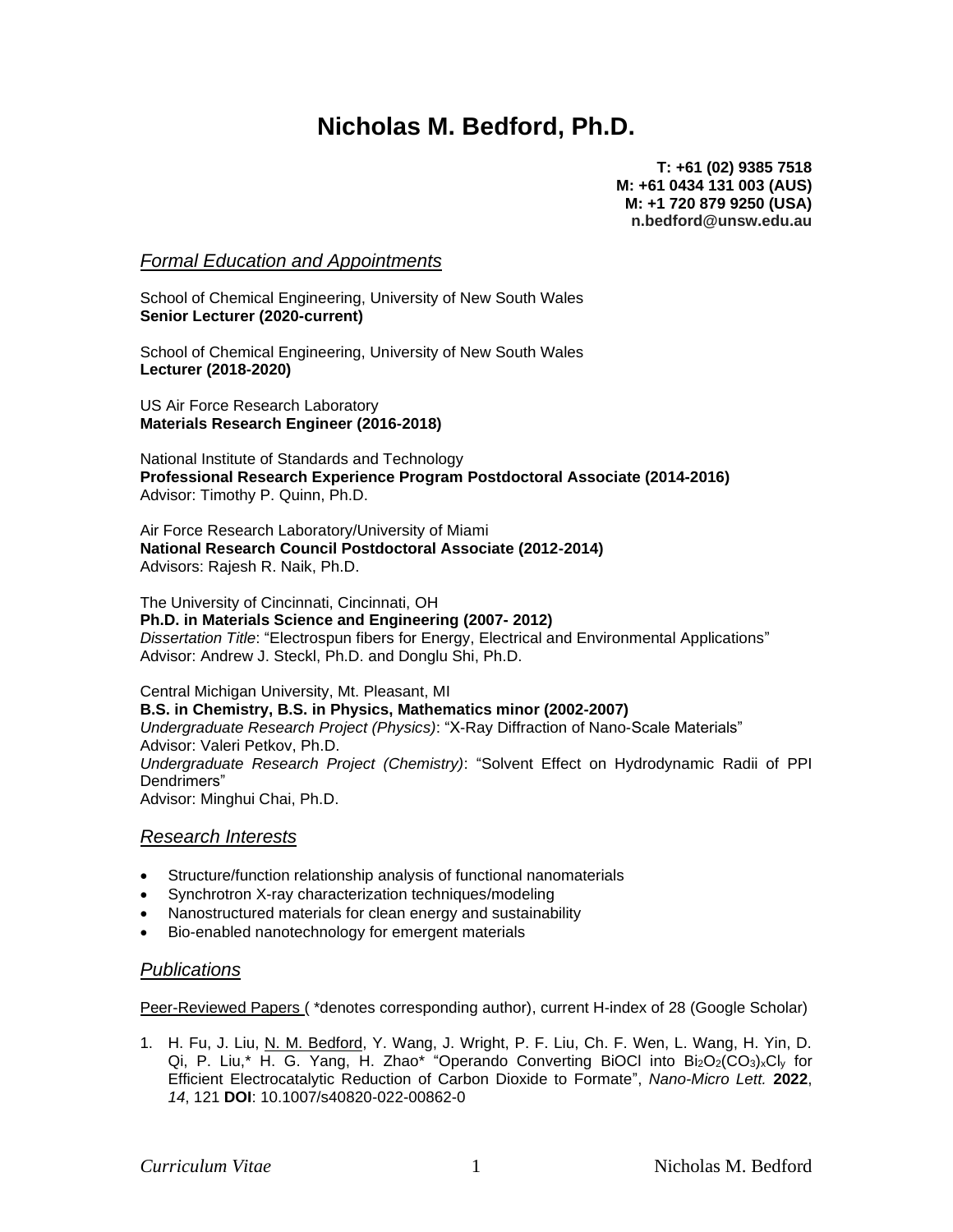- 2. L. Zong, F. Lu, W. Zhang, K. Fan, X. Chen, B. Johannessen, D. Qi, N. M. Bedford, M. Warren, C. U. Segre, P. Liu,\* L. Wang,\* H. Zhao\* "Atomically-dispersed Mn-(N-C<sub>2</sub>)<sub>2</sub>(O-C<sub>2</sub>)<sub>2</sub> sites on carbon for efficient oxygen reduction reaction", *Ener. Storage Mater.* **2022**, *49*, 209 **DOI**: 10.1016/j.ensm.2022.04.016
- 3. Z. Ma, C. Tsounis, C. Y. Toe, P. V. Kumar, B. Subhash, S. Xi, H. Y. Yang, S. Zhou, Z. Lin, K.- H. Wu, R. J. Wong, L. Thomsen, N. M. Bedford, X. Lu, Y. H. Ng, Z. Han,\* R. Amal\* "Reconstructing Cu Nanoparticle Supported on Vertical Graphene Surfaces via Electrochemical Treatment to Tune the Selectivity of CO<sup>2</sup> Reduction toward Valuable Products", *ACS Catal.* **2022**, *12*, 4792. **DOI**: 10.1021/acscatal.1c05431
- 4. A. R. Poerwoprajitno, L. Gloag, J. Watt, S. Cheong, X. Tan, H Lei, H. A. Tahini, A. Henson, B. Subhash, N. M. Bedford, B. K. Miller, P. B. O'Mara, T. M. Benedetti, D. L. Huber, W. Zhang, S. C. Smith,\* J. J. Gooding,\* W. Schuhmann,\* R. Tilley\* "A single-Pt-atom-on-Runanoparticle electrocatalyst for CO-resilient methanol oxidation", *Nat. Catal.* **2022**, *5*, 231. **DOI**: 10.1038/s41929-022-00756-9
- 5. I. Kuschnerus, K. Giri, J. Ruan, Y. Huang, N. M. Bedford, A. Garcia-Bennett\* "On the growth of the soft and hard protein corona of mesoporous silica particles with varying morphology", *J. Colloid Interface Sci* **2022**, *612*, 467. **DOI**: 10.1016/j.jcis.2021.12.161
- 6. E. C. Lovell,\* J. Scott,\* N. M. Bedford, T. H. Tan, P. J. Cullen, K. K. Ostrikov R. Amal "Two Steps Back, One Leap Forward: Synergistic Energy Conversion in Plasmonic and Plasma Catalysis", *ACS Ener. Lett* **2022**, *7*, 300 **DOI**: 10.1021/acsenergylett.1c02387
- 7. D. Zhang, C. Tsounis, Z. Ma, D. Djaidiguna, N. M. Bedford, L. Thomsen, X. Lu, D. Chu, R. Amal, Z. Han\* "Highly Selective Metal-Free Electrochemical Production of Hydrogen Peroxide on Functionalized Vertical Graphene Edges", *Small* **2021**, *18*, 2105082 **DOI**: 10.1002/smll.202105082
- 8. Y. Cui, J. C. Rushing, S. Seifert, N. M. Bedford, D. G. Kuroda\* "Structural and dynamical changes observed when transitioning from an ionic liquid to a deep eutectic solvent", *J. Chem. Phys.* **2021**, *155*, 054507 **DOI**: 10.1063/5.0053448
- 9. J. Jiang, C. Tsounis, L. C. Gallington, Y. Hu, R. W. J. Scott, J. A. Scott,\* N. M. Bedford,\* "Disordered TiOx-SiOx Nanocatalysts using Bioinspired Synthetic Routes", *ACS Appl. Ener. Mater.* **2021 DOI**: 10.1021/acsaem.1c01025 **Supplemental Cover Article**
- 10. P. Ellersdorfer, T. C. Peterson,\* G. Opletal,\* N. M. Bedford,\* "Extracting nanoscale structures from experimental and synthetic data with reverse Monte Carlo", *Nano Futures* **2021**, 5, 022502. **DOI**: 10.1088/2399-1984/ac087b
- 11. W. H. Lie, C. Deng, Y. Yang, C. Tsounis, K.-H. Wu, M. V. Chandra-Hioe, N. M. Bedford,\* D. Wang,\* "High yield electrooxidation of 5-Hydroxymethyl furfural catalysed by unsaturated metal sites in CoFe Prussian Blue Analogue Films", *Green Chem.* **2021**, *23*, 4333. **DOI**: 10.1039/D1GC01208H
- 12. K. Wang, J. Liu, Z. Tang,\* L. Li, M. Zubair, F. Ciucci,\* L. Thomsen, J. Wright, N. M. Bedford,\* "Establishing Structure/Property Relationships in Atomically Dispersed Co-Fe Dual Sites M-N<sup>x</sup> Catalysts on Microporous Carbon for Oxygen Reduction Reaction", *J. Mater. Chem. A* **2021**, *9*, 13044 **DOI**: 10.1039/D1TA02925H (Part of HOT Papers collection)
- 13. Q. Zhang, P. Kumar, X. Zhu, R. Daiyan, N. M. Bedford, K.-H. Wu, Z. Han, T. Zhang, R. Amal,\* X. Lu\* "Electronically Modified Atomic Sites Within a Multicomponent Co/Cu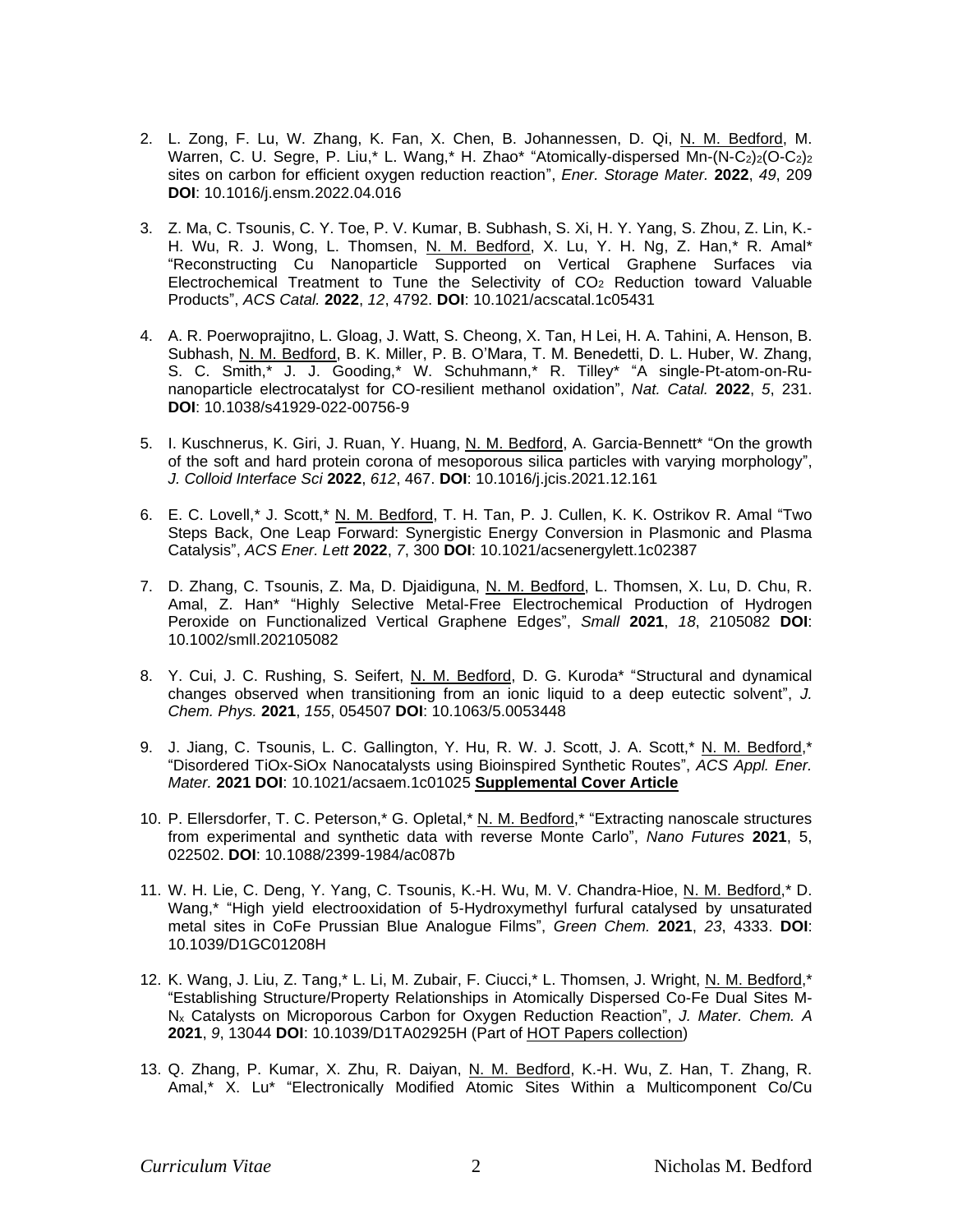Composite for Efficient Oxygen Electroreduction", *Adv. Ener. Mater.* **2021**, *11*, 2100303 **DOI**: 10.1002/aenm.202100303 **Featured on the back cover.**

- 14. M. H. Griep, M. S. Sellers, B. Subhash, A. M. Fakner, A L. West, N. M. Bedford,\* "Towards the identification of the gold binding region within trypsin stabilized nanoclusters using microwave synthesis routes", *Nanoscale* **2021**, *13*, 1061 **DOI**: 10.1039/D0NR07068H (Part of a Special Collection on Nanoscale Emerging Investigators 2021 & Editor's Choice: Singleatom and nanocluster catalysis).
- 15. H. Iranmanesh, B. Subhash, D. J. Glover,\* N. M. Bedford,\* "Proteins and peptides for functional nanomaterials: Current efforts and new opportunities", *MRS Bulletin* **2020**, *45*, 1005. **DOI**: 10.1557/mrs.2020.299
- 16. T. Zurrer, K. Wong, J. Horlyck, E. C. Lovell, J. Wright, N. M. Bedford, Z. Han, K. Liang, J. Scott,\* R. Amal\* "Mixed-Metal MOF-74 Templated Catalysts for Efficient Carbon Dioxide Capture and Methanation", *Adv. Funct. Mater.* **2021**, 31, 2007624. **DOI**: 10.1002/adfm.202007624
- 17. T. H Tan, B. Xie, Y. H. Ng, S. F. Binti Abdullah, H. Y. M. Tang, N. M. Bedford, R. A. Taylor, K.-F. Aguey-Zinsou, R. Amal, J. Scott\* "Unlocking the Potential of the Formate Pathway in the Photo-assisted Sabatier Reaction", *Nat. Catal.* **2020**, *3*, 1034. **DOI**: 10.1038/s41929-020- 00544-3
- 18. Y. Cui, X. Tan, K. Xiao, S. Zhao, N. M. Bedford, Y. Liu, Z. Wang, K.-H. Wu, J. Pan, W. H. Saputera, S. Cheong, R. D. Tilley, S. C. Smith, J. Yun, L. Dai, R. Amal,\* D.-W. Wang\* "Tungsten Oxide/Carbide Surface Heterojunction Catalyst with High Hydrogen Evolution Activity", *ACS Ener. Lett.* **2020**, *5*, 3560. **DOI**: 10.1021/acsenergylett.0c01858
- 19. X. Han, C. S. Gerke, S. Banerjee, M. Zubair, J. Jiang, N. M. Bedford, E. M. Miller, V. S. Thoi\* "Strategic Design of MoO<sup>2</sup> Nanoparticles Supported by Carbon Nanowires for Enhanced Electrocatalytic Nitrogen Reduction", *ACS Ener. Lett.* **2020**, *5*, 3237. **DOI**: 10.1021/acsenergylett.0c01857
- 20. J. J. Bowen, L. M. Rueschhoff, K. L. Matrin, D. P. Street, T. A. Patel, M. J. S. Parvulescu, N. M. Bedford, H. Koerner, S. Seifert, M. B. Dickerson\* "Tailorable Micelle Morphology in Self-Assembling Block Copolymer Gels for Templating Nanoporous Ceramics", *Macromolecules* **2020**, *53*, 7528. **DOI**: 10.1021/acs.macromol.0c01137
- 21. Q. Zhang, X. Tan, N. M. Bedford, Z. Han, L. Thomsen, S. Smith, R. Amal,\* X. Lu\* "Direct insights into the role of epoxy groups on cobalt sites for acidic H<sub>2</sub>O<sub>2</sub> production", *Nat. Comm.* **2020**, *11*, 4181. **DOI**: s41467-020-17782-5
- 22. C. Tsounis, X. Lu, N. M. Bedford,\* B. Subhash, L. Thomsen, Q. Zhang, Z. Ma, K. Ostrikov, A. Bendavid, J. A. Scott, R. Amal, Z. Han\* "Valence Alignment of Mixed Ni–Fe Hydroxide Electrocatalysts through Preferential Templating on Graphene Edges for Enhanced Oxygen Evolution", *ACS Nano* **2020**, 14, 11327. **DOI**: 10.1021/acsnano.0c03380
- 23. R. Daiyan, E. C. Lovell, B. Huang, M. Zubair, J. Leverett, Q. Zhang, S. Lim, J. Horlyck, J. Tang, X. Lu, K. Kalantar-Zadeh, J. N. Hart, N. M. Bedford,\* R. Amal,\* "Uncovering Atomic‐Scale Stability and Reactivity in Engineered Zinc Oxide Electrocatalysts for Controllable Syngas Production", *Adv. Ener. Mater.* **2020**, *10*, 2001381. **DOI**: 10.1002/aenm.202001381
- 24. Z. Ma, C. Tsounis, P. V. Kumar, Z. Han, R. J. Wong, C. Y. Toe, S. Zhou, N. M. Bedford, L. Thomsen, Y. H. Ng, R. Amal,\* "Enhanced Electrochemical CO<sup>2</sup> Reduction of Cu@CuxO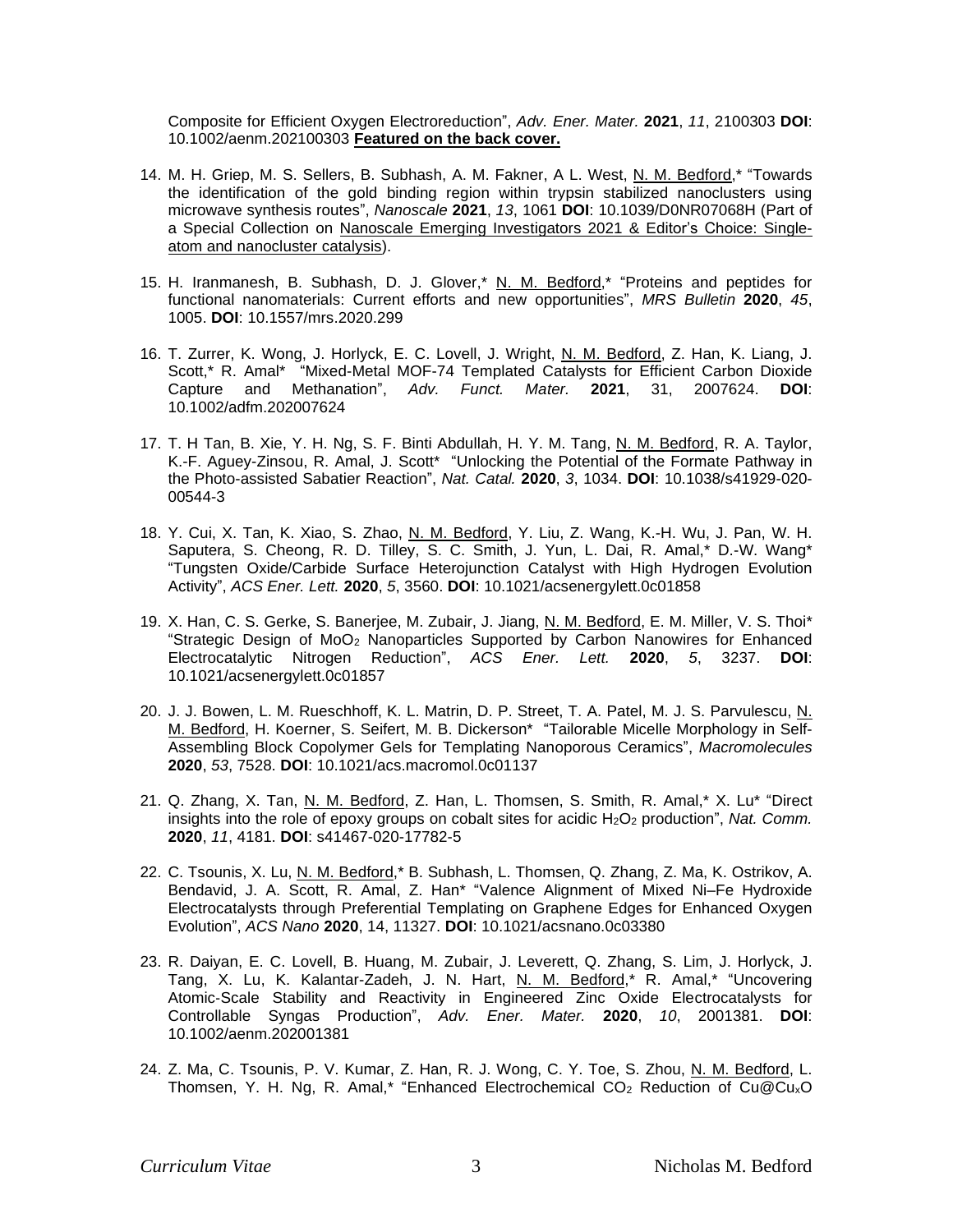Nanoparticles Decorated on 3D Vertical Graphene with Intrinsic sp<sup>3</sup> ‐type Defect", *Adv. Funct. Mater.* **2020**, *30*, 1910118. **DOI**: 10.1002/adfm.201910118

- 25. M Griep, N. M. Bedford,\* "Amino-acid conjugated protein-Au nanoclusters with tuneable fluorescence properties", *J. Phys. Mater.* **2020**, *3*, 045002. **DOI**: 10.1088/2515-7639/ab8d90 (Part of a Special Issue on Emerging Leaders 2020)
- 26. M. J. Young,\* N. M. Bedford, A. Yanguas-Gil, S. Letourneau, M. Colie, D. J. Mandia, B. Aoun, A. S. Covanagh, S. M. George, J. W. Elam,\* "Probing the Atomic-Scale Structure of Amorphous Aluminum Oxide Grown by Atomic Layer Deposition", *ACS Appl. Mater. Interfaces* **2020**, *12*, 22804. **DOI**: 10.1021/acsami.0c01905
- 27. J. Veliscek-Carolan,\* A. Rawal, D. T. Oldfield, G. J. Thorogood, N. M. Bedford, "Nanoporous Zirconium Phosphonate Materials with Enhanced Chemical and Thermal Stability for Sorbent Applications", *ACS Appl. Nano Mater.* **2020**, *3*, 3717. **DOI**: 10.1021/acsanm.0c00405
- 28. C. Hu, L. Gong, Y. Xiao, Y. Yuan, N. M. Bedford, Z. Xia, L. Ma, T. Wu, J. Lu, Y. Lin, J. W. Connell, L. Dai,\* "High-Performance, Long-Life Rechargeable Li-CO<sup>2</sup> Batteries based on a 3D Holey Graphene Cathode Implanted with Iron Single Atoms", *Adv. Mater.* **2020**, *32*, 1907436. **DOI**: 10.1002/adma.201907436
- 29. I. Kuschnerus, M. Lau, K. Giri, N. M. Bedford, J. Biazik-Richmond, J. Ruan, A. Garcia-Bennett,\* "Effect of a Soft Protein Corona on the Fibrinogen Induced Cellular Oxidative Stress of Gold Nanoparticles", *Nanoscale*, **2020**, *12*, 5898. **DOI**: 10.1039/D0NR00371A
- 30. R. Daiyan, R. Chen, P. Kumar, N. M. Bedford, J. Qu, J. Cairney, X. Lu, R. Amal,\* "Tuneable Syngas Production through CO<sup>2</sup> Electroreduction on Cobalt-Carbon Composite Electrocatalyst", *ACS Appl. Mater. Interfaces*, **2020,** *12*, 9307. **DOI**: 10.1021/acsami.9b21216
- 31. H-S. Chen, T. M. Benedetti, V. R. Goncales, N. M. Bedford, R. W. J. Scott, R. F. Webster, S. Cheong, J. J. Gooding,\* R. D. Tilley,\* "Preserving the Exposed Facets of Pt<sub>3</sub>Sn Intermetallic Nanocubes During an Order to Disorder Transition Allows the Elucidation of the Effect of the Degree of Alloy Ordering on Electrocatalysis", *J. Amer. Chem. Soc.* **2020**, *142*, 3231. **DOI**: 10.1021/jacs.9b13313
- 32. F. G. Baddour,\* E. J. Roberts, A. To, L. Wang, S. E. Habas, D. A. Ruddy, N. M. Bedford, J. Wright, C. P Nash, J. A. Schaidle, R. L. Brutchey,\* N. Malmstadt,\* "An Exceptionally Mild and Scalable Solution-Phase Synthesis of Molybdenum Carbide Nanoparticles for Thermocatalytic CO<sup>2</sup> Hydrogenation", *J. Amer. Chem. Soc.* **2020**, *142*, 1010. **DOI**: 10.1021/jacs.9b11238
- 33. K. I. Hunter,\* N. M. Bedford, K. Schramke, U. R. Kortshagen,\* "Structural Characterization of Doped Silicon Nanocrystals by Reverse Monte Carlo Simulations", *Nano Lett.* **2020**, *20*, 852. **DOI**: 10.1021/acs.nanolett.9b03025
- 34. J. M. Slocik, P. B. Dennis, A. O. Govorov, N. M. Bedford, Y. Ren, R. R. Naik\* "Chiral Restructuring of Peptide Enantiomers on Gold Nanomaterials", *ACS Biomater. Sci Eng.* **2019**, *6*, 2612. **DOI**: 10.1021/acsbiomaterials.9b00933
- 35. A. Walker,\* M. Vratsanos, S. Kozawa, T. Askew, K. Hemmendinger, B. McGrail, N. M. Bedford, G. Wnek "Enhanced elasticity in poly (acrylic acid) gels via synthesis in the presence of high concentrations of select salts", *Soft Matt.* **2019**, *15*, 7596. **DOI**: 10.1039/C9SM01101C
- 36. L. Torres Jr., J. L. Daristotle, O. B. Ayyub, B. M. Bellato-Meinhardt, H. Garimella, A. Margaronis, S. Seifert, N. M. Bedford, T. J. Woehl, P. Kofinas,\* "Structurally Colored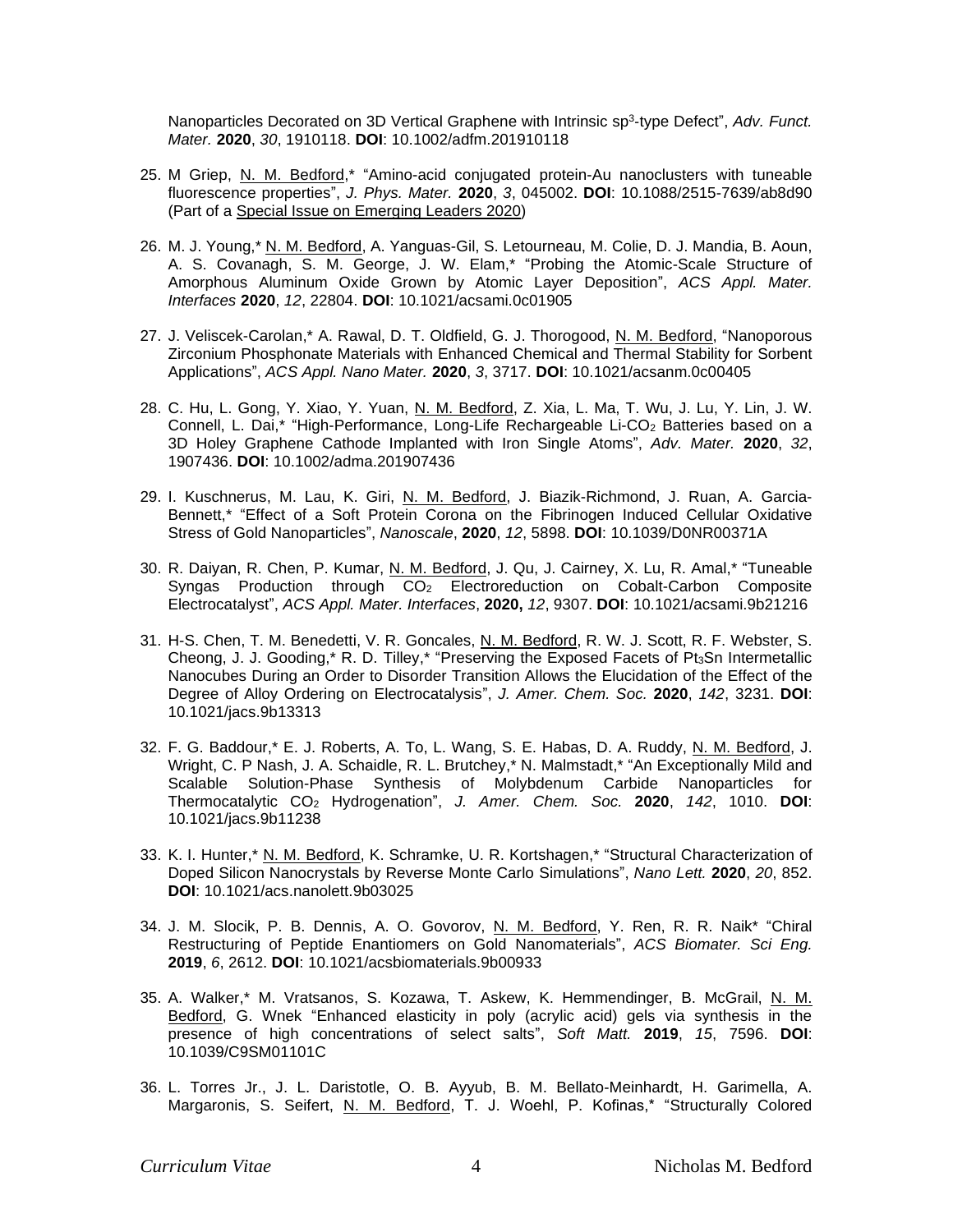Protease Responsive Nanoparticle Hydrogels with Degradation-Directed Assembly", *Nanoscale* **2019**, *11*, 17904. **DOI**: 10.1039/C9NR04624K

- 37. J. Horlyck, A. Nashira, E. Lovell, R. Daiyan, N. M. Bedford, Y. Wei, R. Amal, J. Scott,\* "Plasma treating mixed metal oxides to improve oxidative performance via defect generation", *Materials* **2019**, *12*, 2756. **DOI**: 10.3390/ma12172756
- 38. Y. Cui, K. Xiao, N. M. Bedford, X. Lu, J. Yun, R. Amal, D.-W. Wang,\* "Refilling Nitrogen to Oxygen Vacancies in Ultrafine Tungsten Oxide Clusters for Superior Lithium Storage", *Adv. Ener. Mater.* **2019**, *9*, 1902148. **DOI**: 10.1002/aenm.201902148
- 39. J. Horlyck, S. Pokhrel, E. Lovell, N. M. Bedford, L. Mädler,\* R. Amal, J. Scott,\* "Unifying Double Flame Spray Pyrolysis with Lanthanum Doping to Restrict Cobalt-Aluminate Formation in Co/Al2O<sup>3</sup> Catalysts for the Dry Reforming of Methane", *Catal. Sci. Techn.* **2019**, *9*, 4970. **DOI**:10.1039/C9CY01293A
- 40. Q. Zhang, N. M. Bedford, J. Pan, X. Lu,\* R. Amal,\* "A Fully Reversible Water Electrolyzer Cell Made Up from FeCoNi (Oxy)hydroxide Atomic Layers", *Adv. Ener. Mater.* **2019**, *9*, 1901312. **DOI**: 10.1002/aenm.201901312
- 41. R. Daiyan, E. C. Lovell, N. M. Bedford, W. H. Saputera, K.-S. Wu, S. Lim, J. Horlyck, Y. H. Ng, X. Lu,\* R. Amal,\* "Modulating Activity through Defect Engineering of Tin Oxides for Electrochemical CO<sup>2</sup> Reduction", *Adv. Sci.* **2019**, *6*, 1900678. **DOI**: 10.1002/advs.201900678
- 42. X. Li, H. Almkhelfe, N. M. Bedford, T. C. Back, K. L. Hohn, P. B. Amama,\* "Characterization and Catalytic Behavior of Fischer-Tropsch Catalysts Derived from Different Cobalt Precursors", *Catal. Today* **2019**, *338*, 40. **DOI**: 10.1016/j.cattod.2019.05.023
- 43. Y. Cui, J. C. Rushing, S. Seifert, N. M. Bedford, D. G. Kuroda,\* "The Molecularly Heterogeneous Structure of a Non-Ionic Deep Eutectic Solvent Composed of N-Methylacetamide and Lauric Acid", *J. Phys. Chem B* **2019**, *123*, 3984. **DOI**: 10.1021/acs.jpcb.8b11732
- 44. J. Liu, Z. Li, X. Zhang, K. Otake, L. Zhang, A. W. Peters, M. J. Young, N. M. Bedford, S. P. Letourneau, D. J. Mandia, J. W. Elam, O. K. Farha,\* J. T. Hupp,\* "Introducing Nonstructural Ligands to Zirconia-like MOF Nodes to Tune the Activity of Node-Supported Nickel Catalysts for Ethylene Hydrogenation", *ACS Catal.* **2019**, *9*, 3198. **DOI**: 10.1021/acscatal.8b04828
- 45. W. H. Saputera, H. A. Tahini, M. Sabsabi, T. H. Tan, N. M. Bedford, E. Lovell, Y. Cui, J. N. Hart, D. Friedmann, S. C. Smith, R. Amal,\* J. Scott,\* "Light Induced Synergistic Defects on TiO2/SiO<sup>2</sup> Composites for Oxygen Activation", *ACS Catal*. **2019**, *9*, 2674. **DOI**: 10.1021/acscatal.8b04891
- 46. M. J. Young,\*, T. Kiryutina, N. M. Bedford,\* T. J. Woehl, C. S. Segre, "Discovery of Anion Insertion Electrochemistry in Layered Hydroxide Nanomaterials", Sci. Reports **2019**, *9*, 2462. **DOI**: 10.1038/s41598-019-39052-1
- 47. K. Wang, W. Wu, Z. Tang,\* L. Li, S. Chen, N. M. Bedford,\* "Hierarchically Structured Co(OH)2/CoPt/N-CN Air Cathodes for Rechargeable Zinc-Air Batteries", *ACS Appl. Mater. Interfaces* **2019,** *11*, 4983. **DOI**: 10.1021/acsami.8b18424
- 48. X. Han, M. Wang, M. L. Le, N. M. Bedford, T. J. Woehl, V. S. Thoi,\* "Effects of Substrate Porosity in Carbon Aerogel Supported Copper for Electrocatalytic Carbon Dioxide Reduction", *Electrochim. Acta* **2019**, *297*, 545. **DOI**: 10.1016/j.electacta.2018.11.203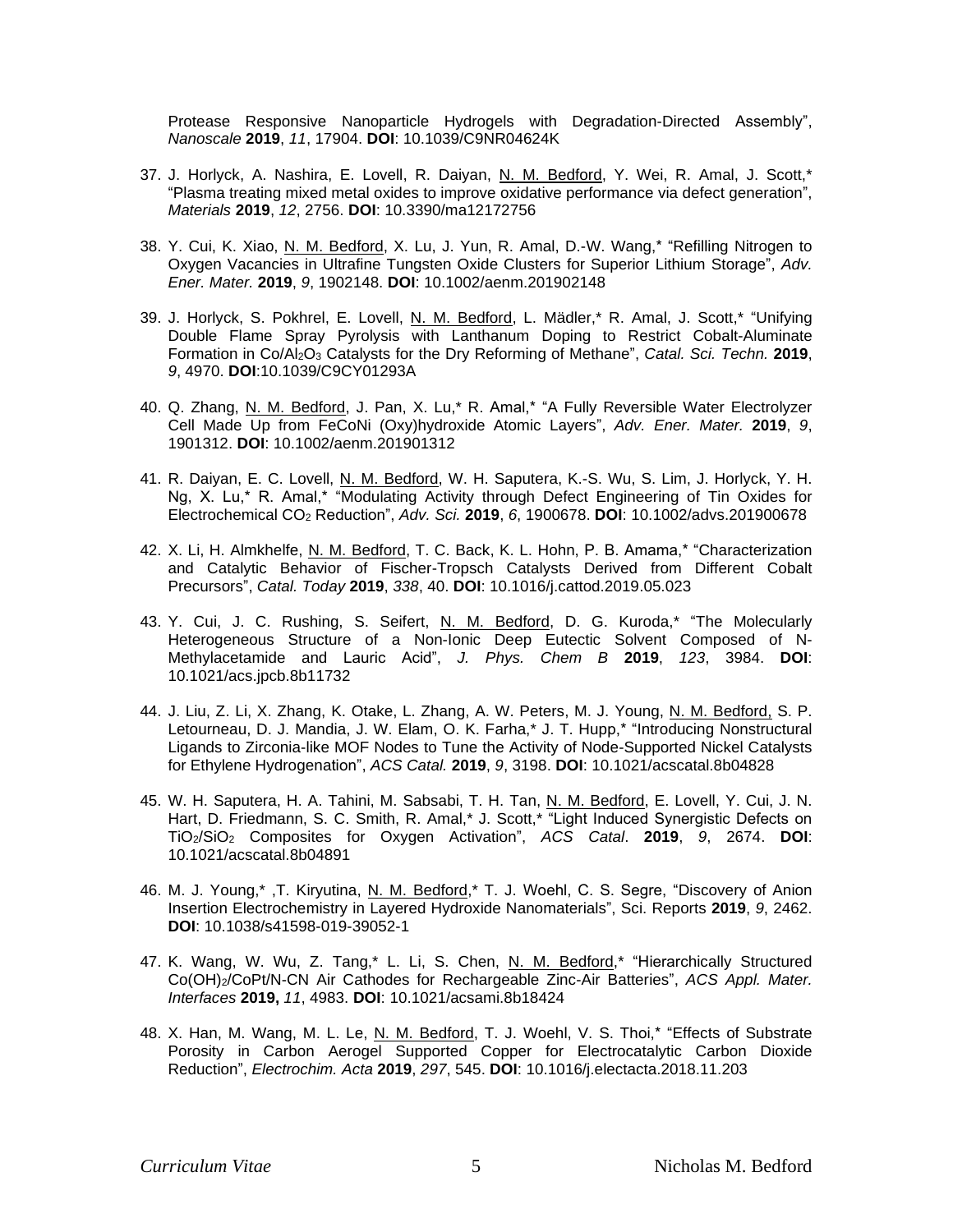- 49. L. M. Rueschhoff, L. A. Baldwin, R. Wheeler, M. J. Dalton, H. Koerner, J. D. Berrigan, N. M. Bedford, S. Seifert, M. K. Cinibulk, M. B. Dickerson,\* "Fabricating Ceramic Nanostructures with Ductile-Like Compression Behavior via Rapid Self-Assembly of Block Copolymer and Preceramic Polymer Blends", *ACS Appl. Nano Mater.* **2019**, *2*, 250. **DOI**: 10.1021/acsanm.8b01820
- 50. M. K. Gupta, K. A. Becknell, M. G. Crosby, N. M. Bedford, J. Wright, P. B. Dennis,\* R. R. Naik,\* "Programmable Mechanical Properties from a Worm Jaw-Derived Biopolymer through Hierarchical Ion Exposure", *ACS Appl. Mater. Interfaces* **2018**, *10*, 31928. **DOI**: 10.1021/acsami.8b10107
- 51. S. Letourneau, M. J. Young, N. M. Bedford, Y. Ren, A. Yanguas-Gil, A. U. Mane, J. W. Elam, E. Graugnard,\* "Structural evolution of molybdenum disulfide prepared by atomic layer deposition for realization of large scale films", *ACS Appl. Nano Mater.* **2018**, *1*, 4028. **DOI**: 10.1021/acsanm.8b00798
- 52. A. Baumann, G. Aversa, A. Roy, N. M. Bedford, M. Falk, V. S. Thoi,\* "Probing Sulfur Interactions in Cu-based Metal Organic Frameworks for Lithium Sulfur Batteries", *J. Mater. Chem. A* **2018**, *6*, 4811. **DOI**: 10.1039/C8TA01057A
- 53. A. E. Garcia-Bennett,\* M. Lau, N. M. Bedford, "Probing the amorphous state of pharmaceutical compounds within mesoporous material", *J. Pharma. Sci.* **2018**, *107*, 2216. **DOI**: 10.1016/j.xphs.2018.03.029
- 54. H. Ramezani-Dakhel, N. M. Bedford, T. J. Woehl, M. Knecht, R. R. Naik, H. Heinz,\* "Nature of peptide wrapping onto metal nanoparticle catalysts and driving forces for size control", *Nanoscale* **2017**, *9*, 8401. **DOI**: 10.1039/C7NR02813J
- 55. M. J. Young,\* N. M. Bedford,\* N. Jiang, D. Lin, L. Dai, "In-situ Electrochemical High-Energy X-Ray Diffraction Using a Capillary Working Electrode Cell Geometry", *J. Synchrotron Rad.*  **2017**, *24*, 787. **DOI**: 10.1107/S1600577517006282
- 56. H. Zhang, R. Zhang, K. S. Schramke, N. M. Bedford, K. Hunter, U. R. Kortshagen, P. Nordlander,\* " Doped Silicon Nanocrystal Plasmonics", *ACS Photonics* **2017**, *4*, 963. **DOI**: 10.1021/acsphotonics.7b00026
- 57. N. A. Merrill, T. T. Nitka, E. M. McKee, K. C. Merino, L. F. Drummy, S. Lee, B. Reinhart, Y. Ren, C. J. Munro, S. Pylypenko, A. I. Frenkel, N. M. Bedford,\* M. R. Knecht,\* "Effects of Metal Composition and Ratio on Peptide-Templated Multimetallic PdPt Nanomaterials", *ACS Appl. Mater. Interfaces* **2017**, *9*, 8030. **DOI**: 10.1021/acsami.6b11651
- 58. S. L. Candelaria, N. M. Bedford, T. J. Woehl, N. S. Rentz, A. R. Showalter, S. Pylypenko, B. A. Bunker, S. Lee, B. Reinhart, Y. Ren, S. P. Ertem, E. B. Coughlin, N. A. Sather, J. L. Horan, A. M. Herring, L. F. Greenlee,\* "Multi-Component Fe-Ni Hydroxide Nanocatalyst for Oxygen Evolution and Methanol Oxidation Reactions under Alkaline Conditions" *ACS Catal.* **2017**, *7*, 365. **DOI**: 10.1021/acscatal.6b02552
- 59. B. D. Briggs, J. P. Palafox-Hernandez, Y. Li, K. L. M. Drew, T. J. Woehl, <u>N.M. Bedford,</u> S. Seifert, M. T. Swihart, T. R. Walsh,\* M. R. Knecht,\* "Toward a Modular Multimaterial Nanoparticle Synthesis and Assembly Strategy via Bionanocombinatorics: Effects of Bifunctional Peptides for Au and Ag Materials" *Phys. Chem. Chem. Phys.* **2016**, *18*, 30845. **DOI**: 10.1039/C6CP06135D
- 60. O. Yehezkeli, N. M. Bedford, E. Park, K. Ma, J. N. Cha,\* "Semiconductor based Solar Drive Photochemical Cells for Fuel Generation from CO2 in Aqueous Solutions", *ChemSusChem* **2016**, *9*, 3188. **DOI**: 10.1002/cssc.201601105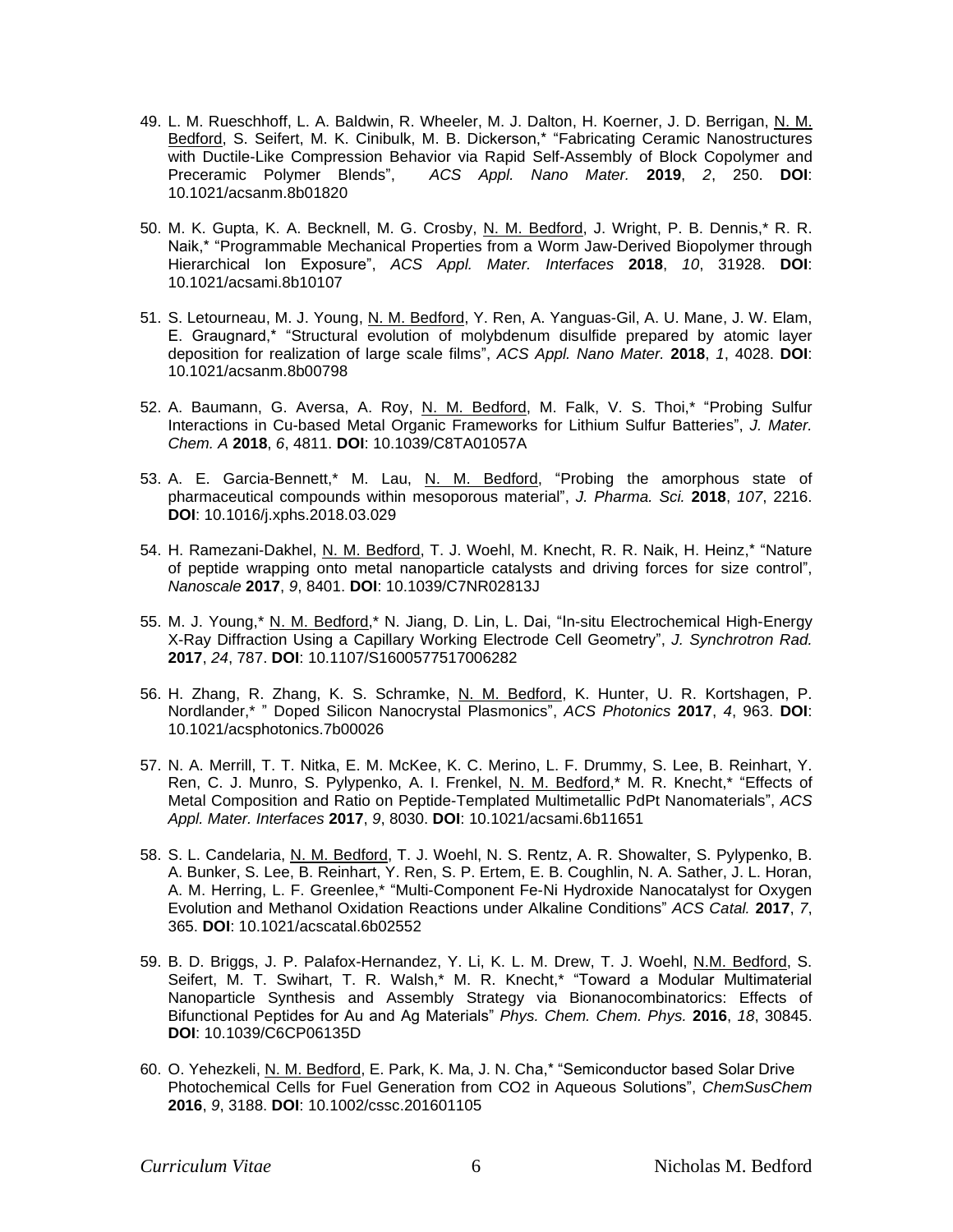- 61. N. M. Bedford,\* A. R. Showalter, T J. Woehl, Z. E. Hughes, S. Lee, B. Reinhart, Y. Ren, T. R. Walsh, B. A. Bunker, "Peptide-Directed Bimetallic Nanoparticle Phase Separation: Toward Controlled Bimetallic Architecture Design for Enhanced Catalytic Materials" *ACS Nano* **2016**, *10*, 8645. **DOI**: 10.1021/acsnano.6b03963
- 62. N.M. Bedford, C. J. Munro, M. R. Knecht,\* "Peptide-Binding for Bio-Based Nanomaterials", *Methods in Enzymology*, **2016**, *580*, 581. **DOI**: 10.1016/bs.mie.2016.05.010
- 63. N. M. Bedford,\* Z. Hughes, Z. Tang, B. D. Briggs, Y. Ren, A, V. G. Petkov, R. R. Naik,\* M. R. Knecht,\* T. R. Walsh,\* "Probing the Sequence-Dependent Structure/Function Relationships of Catalytic Peptide-Enabled Au Nanoparticles", *J. Amer. Chem. Soc.* **2016**, *138*, 540. **DOI**: 10.1021/jacs.5b09529
- 64. N. A. Merrill, E. M. McKee, K. C. Merino, L. F. Drummy, S. Lee, B. Reinhart, Y. Ren, A. I. Frenkel, R. R. Naik, N. M. Bedford,\* M. R. Knecht\* "Identifying the Effects of Metal Composition on the Structure and Catalytic Activity of Peptide-Templated Materials", *ACS Nano*, **2015**, *9*, 11968. **DOI**: 10.1021/acsnano.5b04665
- 65. B. D. Briggs†, N. M. Bedford†, S. Seifert, H. Koerner, H. Ramezani-Dakhel, H. Heinz, A. I. Frenkel, R. R. Naik,\* M. R. Knecht,\* "C-C Coupling of Peptide-Capped Pd Nanoparticle Progresses Through an Atom Leeching Mechanism", *Chem. Sci* **2015**, *6*, 6413. **DOI**: 10.1039/C5SC01424G †Equal author contribution
- 66. M. A. Nguyen, N. M. Bedford, Y. Ren, E. M. Zahran, R. C. Goodwin, F. F. Chagani, L. G. Bachas, M. R. Knecht,\* "Direct Synthetic Control Over the Size, Shape, Composition, and Photocatalytic Activity of Copper Oxide Materials", *ACS Appl. Mater. Interfaces* **2015**, *7*, 13238. **DOI**: 10.1021/acsami.5b04282
- 67. N. M. Bedford,\* H. Ramezani-Dakhel, J. M. Slocik, B. D. Briggs, Y. Ren, A. I. Frenkel, V. G. Petkov, H. Heinz,\* R. R. Naik,\* M. R. Knecht,\* "Elucidation of Biologically Programmed Atomic-Scale Structure of Nanoparticle Interfaces that Modulates Catalytic Activity", *ACS Nano* **2015**, *9*, 5082. **DOI**: 10.1021/acsnano.5b00168 **Featured on the front cover**
- 68. J. D. Torrey, J. P. Killgore, N. M. Bedford, L. F. Greenlee,\* "Oxidation Behavior of Zero-Valent Iron Nanoparticles in Mixed Matrix Water Purification Membranes", *Environ. Sci. Water Res. Technol.* **2015**, *1*, 146. **DOI**: 10.1039/C4EW00068D **Featured on the inside front cover**
- 69. N. M. Bedford, R. Bhandari, J. M. Slocik, S. Seifert, R. R. Naik, M. R. Knecht,\* "Peptide-Modified Dendrimers as Templates for the Production of Highly Reactive Catalytic Nanomaterials", *Chem. Mater.* **2014**, *26*, 4082. **DOI**: 10.1021/cm5007444
- 70. E. M. Zahran, N. M. Bedford, M. A. Nguyen, Y.-J. Chang, B. S. Guiton, R. R. Naik, L. G. Bachas, M. R. Knecht,\* "Light Driven Tandem Catalysis Driven by Multicomponent Nanomaterials", *J. Amer. Chem. Soc.* **2013**, *136*, 32. **DOI**: 10.1021/ja410465s
- 71. M. B. Dickerson, A. A. Sierra, N. M. Bedford*,* W. Lyon, W. E. Gruner, P. A. Mirau, R. R. Naik,\* "Keratin-Based Antimicrobial Textiles, Films, and Nanofibers", *J. Mater. Chem. B* **2013**, *1* 5505. **DOI**: 10.1039/C3TB20896F
- 72. R. Bhandari, D. B. Pacardo, N. M. Bedford, R. R. Naik, M. R. Knecht,\* "Peptide Templated Metallic Nanoparticles for Catalytic Allyl Alcohol Hydrogenation", *J. Phys. Chem. C*, **2013**, *117*, 18053. **DOI**:10.1021/jp403796h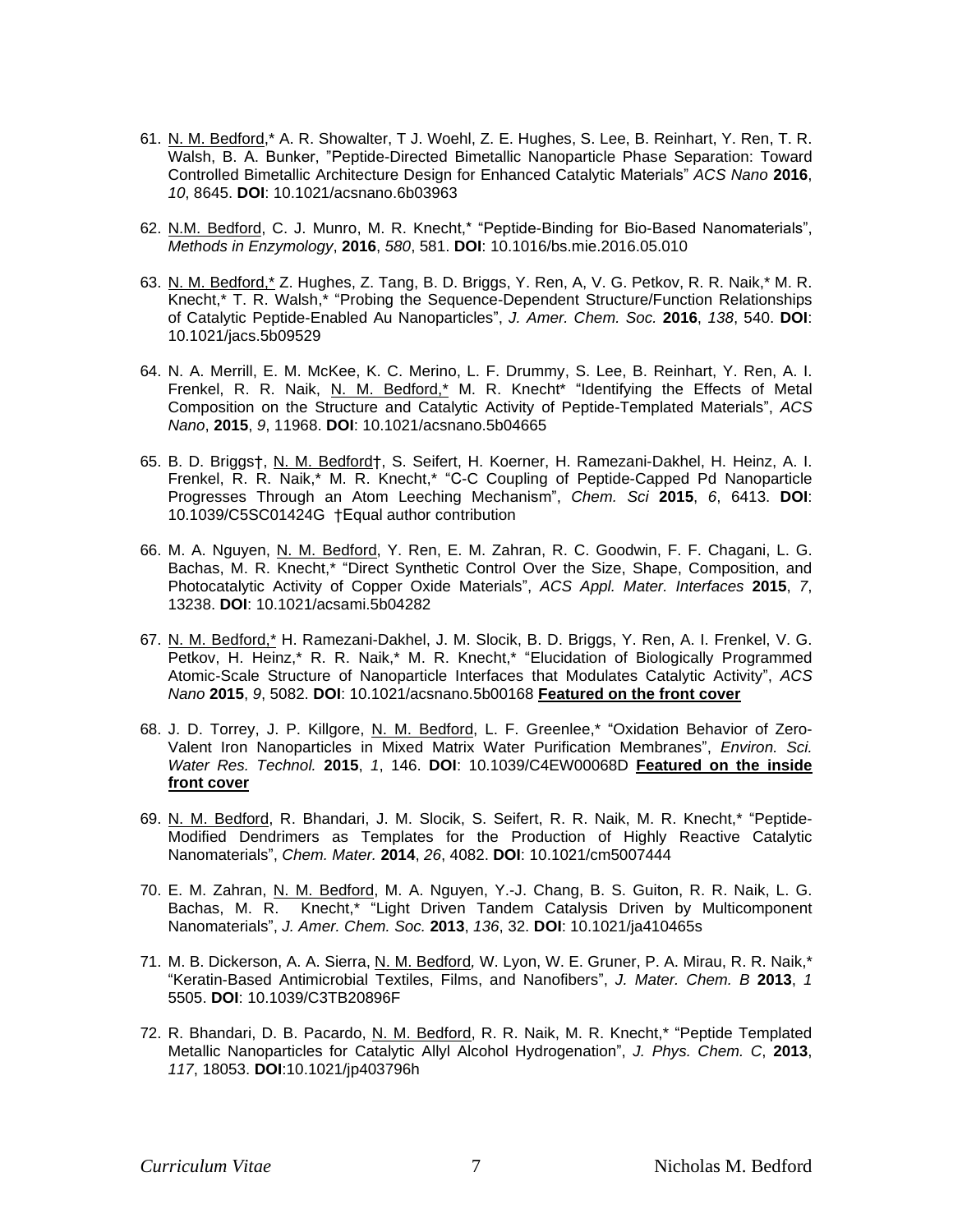- 73. R. Coppage, J. M. Slocik, H. Ramezani-Dakhel, N. M. Bedford, R. R. Naik, M. R. Knecht,\* "Exploiting Localized Surface Binding Effects to Enhance the Catalytic Reactivity of Peptide-Capped Nanoparticles", *J. Amer. Chem. Soc.* **2013**, *135,* 11048. **DOI**: 10.1021/ja402215t
- 74. N. M. Bedford, M. Pelaez, C. Han, D. D. Dionysiou, A. J. Steckl,\* "Photocatalytic cellulosic electrospun fibers for the degradation of potent cyanobacteria toxin microcystin-LR", *J. Mater. Chem.* **2012**, *22*, 12666. **DOI**: 10.1039/C2JM31597A **Published as HOT Article by RSC**
- 75. N. M. Bedford, M. B. Dickerson, L. F. Drummy, H. Koerner, K. M. Singh, M. C. Vasudev, M. F. Durstock, R. R. Naik,\* A. J. Steckl,\* "Nanofiber-Based Bulk-Heterojunction Organic Solar Cells Using Coaxial Electrospinning", *Adv. Ener. Mater.* **2012**, *2*, 1136. **DOI**: 10.1002/aenm.201100674
- 76. D. Shi,\* N. M. Bedford, H. S. Cho, "Engineered Multifunctional Nanocarriers for Cancer Diagnosis and Therapeutics", *Small* **2011**, *7*, 2549. **DOI**: 10.1002/smll.201100436
- 77. N. M. Bedford, G. D. Winget, S. Punnamaraju, A. J. Steckl,\* "Immobilization of Stable Thylakoid Vesicles in Conductive Nanofibers by Electrospinning", *Biomacromolecules* **2011** *12*, 778. **DOI**: 10.1021/bm101386w
- 78. N. M. Bedford, A. J. Steckl,\* "Photocatalytic Self Cleaning Textile Fibers by Coaxial Electrospinning", *ACS Appl. Mater. & Interfaces* **2010**, *2*, 2448. **DOI**: 10.1021/am1005089
- 79. N. M. Bedford,\* "Analysis of 3D structures of platinum nanoparticles by high energy X-ray diffraction and reverse Monte Carlo simulations", *Solid State Comm.* **2010**, *150*, 1505. **DOI**: 10.1016/j.ssc.2010.06.020
- 80. V. Petkov,\* N. Bedford, M. R. Knecht, M. G. Weir, R. M. Crooks, W. Tang, G. Henkelman, and A. Frenkel, "Periodicity and Atomic Ordering in Nanosized Particles of Crystals", *J. Phys. Chem. C* **2008**, *122*, 8907. **DOI**: 10.1021/jp801195c
- 81. N. Bedford, C. Dablemont, G. Viau, P. Chupas, and V. Petkov,\* "3D Structure of Nanosize Catalysts by High-Energy XRD and RMC Simulations: Study of Ru", *J. of Phys. Chem. C* **2007**, 111, 18214. **DOI**: 10.1021/jp0752062

#### **Textbooks**

1. D. Shi, Z. Gui, N. Bedford, "Nanomaterials and Devices" Elsevier Publishing (Oxford) **2015**.

# *Presentations:*

#### Invited Conference Presentations

- 1. "Designing Functional Nanomaterials for Infield Energy Generation from a Wide Array of Water Sources", 2021 International Materials Research Congress, Cancun, Mexico in August of 2021, symposium held virtually in August of 2021
- 2. "Making Sense of Atomically-Complex Nanoscale Materials by Stochastic Modeling of Pair Distribution Functions", Denver X-ray Conference, held virtually in August of 2021
- 3. "Engineering Inorganic Nanoparticles with Proteins: New Possibilities for SynBio?", CSIRO Synthetic Biology for Bio-Based Materials Symposium, held virtually in June of 2021
- 4. "Using Synchrotron Radiation Characterization Methods to Undercover Structural Phenomena in Reactive Nanomaterials and Interfaces", 2019 International Materials Research Congress, Cancun, Mexico in August of 2019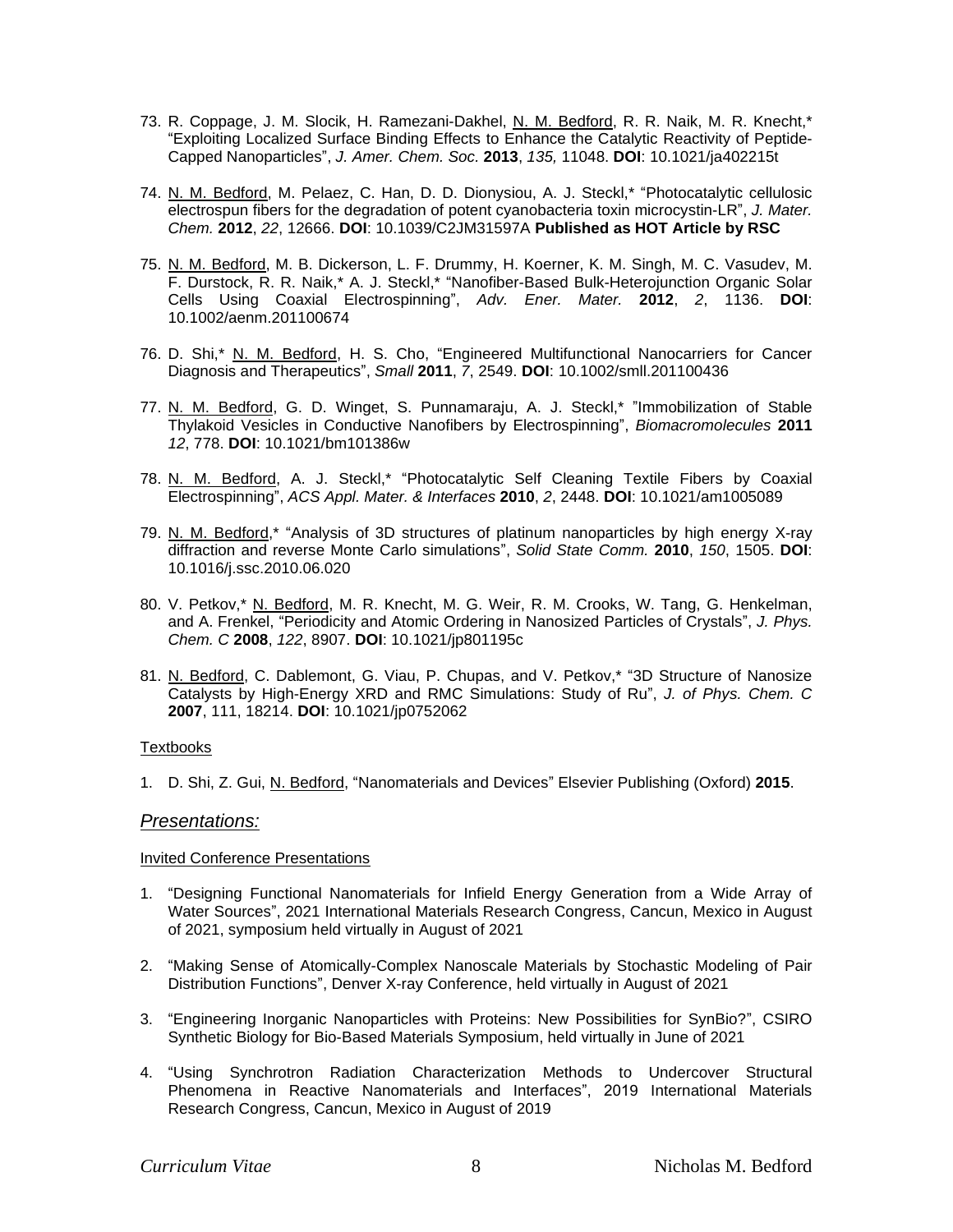- 5. "Understanding Structure at the Biotic/Abiotic Interface: Issues in Current Characterization Methods and Future Opportunities using Soft X-ray Characterization Methods", Advanced Light Source 2018 User Meeting, Berkeley, CA, USA in October of 2018
- 6. "Leveraging Biological Molecules for Functional Inorganic Nanomaterials Development via Atomic-Scale Structural Characterization", 2018 International Materials Research Congress, Cancun, Mexico in August of 2018
- 7. "Optimization of Human-Performance Biosensors: Opportunities in RSoXS and NEXAFS to Elucidate Biomolecular Structure/Function Relationships for Future Sensor Design", 2017 NSLS-II & CFN Users' Meeting, Brookhaven National Laboratory, Upton, NY, USA in May of 2017
- 8. "Predictive Materials Properties through the Establishment of Bio-Inspired Rational Design Rules," US-Australia Enabling Technologies Meeting, Sydney, NSW, Australia in May 2016
- 9. "Predictive Materials Properties through the Establishment of Bio-Enabled Rational Design Rules," US-Australia Enabling Technologies Meetings, Arlington, VA, USA in May 2015

#### Invited Seminars

- 1. "Developing Functional Nanomaterials through Atomic-Scale Structural Elucidation", School of Materials Science and Engineering, Nanyang Technical University, Singapore in May of 2022.
- 2. "Elucidation of Structure/Property Relationships for Electrocatalysis Using In-situ Synchrotron Methodologies", Army Research Laboratory, Maryland, USA in May of 2022.
- 3. "Efforts in Rational Material Design through Synchrotron Characterization", Department of Mechanical and Process Engineering, ETH Zurich, Zurich, Switzerland, in March of 2022.
- 4. "Solving the "Structure/Function Relationship" Problem for Nanoscale Materials using Synchrotron Characterization Methods", Department of Mechanical and Materials Engineering, University of Cincinnati, Cincinnati, OH in February of 2022 (held virtually).
- 5. "Elucidating Atomic Scale Structure for Functional Nanomaterials: Toward Rational Design through Fundamental Science", School of Chemical Engineering, University of Queensland, Brisbane, QLD in April of 2021 (held virtually).
- 6. "Understanding Structure/Function Relationships for Catalytic Systems using In-Situ Synchrotron Techniques", Department of Biomedical, Biological, and Chemical Engineering, University of Missouri, Columbia, MO in November of 2020 (held virtually).
- 7. "Discovery of Atomic-Scale Structure/Function Relationships in Nanoscale Materials using Synchrotron Radiation Characterization Methods", Department of Chemistry, Technical University of Berlin, Berlin, Germany in May of 2019
- 8. "Discovery of Atomic-Scale Structure/Function Relationships in Nanoscale Materials using Synchrotron Radiation Characterization Methods", Centre for Clean Environment and Energy, Griffith University, Gold Coast, QLD, Australia in May of 2019
- 9. "Using Synchrotron Radiation Characterization Methods to Undercover Structural Phenomena in Reactive Nanomaterials and Interfaces", Edgewood Chemical and Biological Center, US Army, Edgewood, MD, USA in March of 2019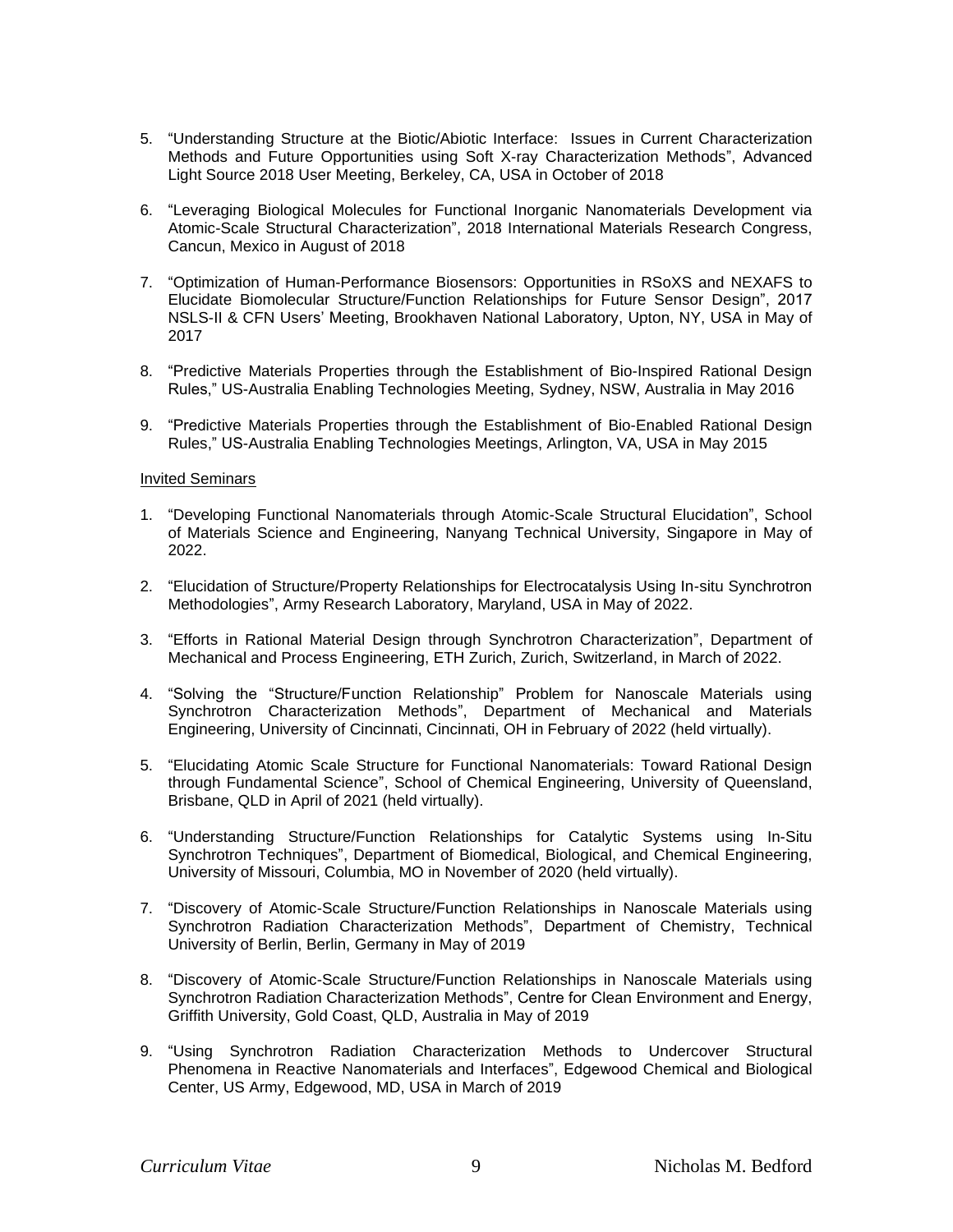- 10. "Identification of Atomic-Scale Structural Motifs Responsible for Materials Properties using Synchrotron Radiation Characterization Methods", Department of Materials Science and Engineering, Boise State University, Boise, ID, USA in November of 2018
- 11. "Identification of Important Atomic-Scale Structural Motifs Responsible for Materials Properties using Synchrotron Radiation Characterization Methods", Institute for Superconducting and Electronic Materials, University of Wollongong, Wollongong, NSW, Australia, in June of 2018
- 12. "Nanomaterials Development using Structure/Function Relationship Established by Synchrotron Radiation Characterization Techniques", Department of Chemistry and Biological Science, Macquarie University, Sydney, NSW, Australia in May of 2018
- 13. "Development of Structure/Function Relationships for Catalytic Nanomaterials using Atomic-Scale Synchrotron Radiation Characterization Methods", Department of Chemical Engineering, University of Toledo, Toledo, OH, USA in November of 2017
- 14. "Understanding Structure/Function Relationships of Nanomaterials using Atomic-Scale Synchrotron Radiation Characterization Methods", School of Mathematical and Physics Sciences, University of Technology Sydney, Sydney, NSW, Australia in October of 2017
- 15. "Biotic/Abiotic Interface Manipulation of Functional Nanomaterials: Toward Rational Engineering of Enhanced Materials Using Structure/Function Relationship Development", School of Chemical Engineering, University of New South Wales, Sydney, NSW Australia in August of 2017
- 16. "Nanocatalyst Design Using Peptide-Enabled Synthetic Routes & Atomic-Scale Structure Characterization Methods", Department of Chemical Engineering, Auburn University, Auburn, AL, USA in February of 2017
- 17. "Nanocatalyst Design Using Peptide-Enabled Synthetic Routes & Atomic-Scale Structure Characterization Methods", Department of Materials Science and Engineering, Boise State University, Boise, ID, USA in January of 2017
- 18. "Research Activities at the Materials and Manufacturing Directorate and Future Collaborative Possibilities at NSLS-II", National Synchrotron Light Source, Brookhaven National Laboratory, Upton, NY, USA in December of 2016
- 19. "Complete Atomic-Scale Structure Elucidation of Nanoscale Materials: Toward Rational Materials Design", Department of Materials Engineering, Auburn University, Auburn, AL, USA in December of 2016
- 20. "Rational Design of Nanoscale Materials Using Synchrotron Characterization Techniques", Department of Chemistry, US Naval Academy, Annapolis, MD, USA in September of 2016
- 21. "Atomic-Scale Structure Elucidation of Nanoscale Materials Using Synchrotron Irradiation Techniques", Institute of Frontier Materials, Deakin University, Waurn Ponds, VIC, Australia in May of 2016
- 22. "Atomic-Scale Structure Elucidation of Nanoscale Materials Using Synchrotron Irradiation Techniques", Australian Nuclear Science and Technology Organisation, Lucas Heights, NSW, Australia in May of 2016
- 23. "Atomic-Scale Structure Elucidation of Nanoscale Materials Using Synchrotron Irradiation Techniques", School of Chemistry, University of Sydney, Sydney, NSW, Australia in May of 2016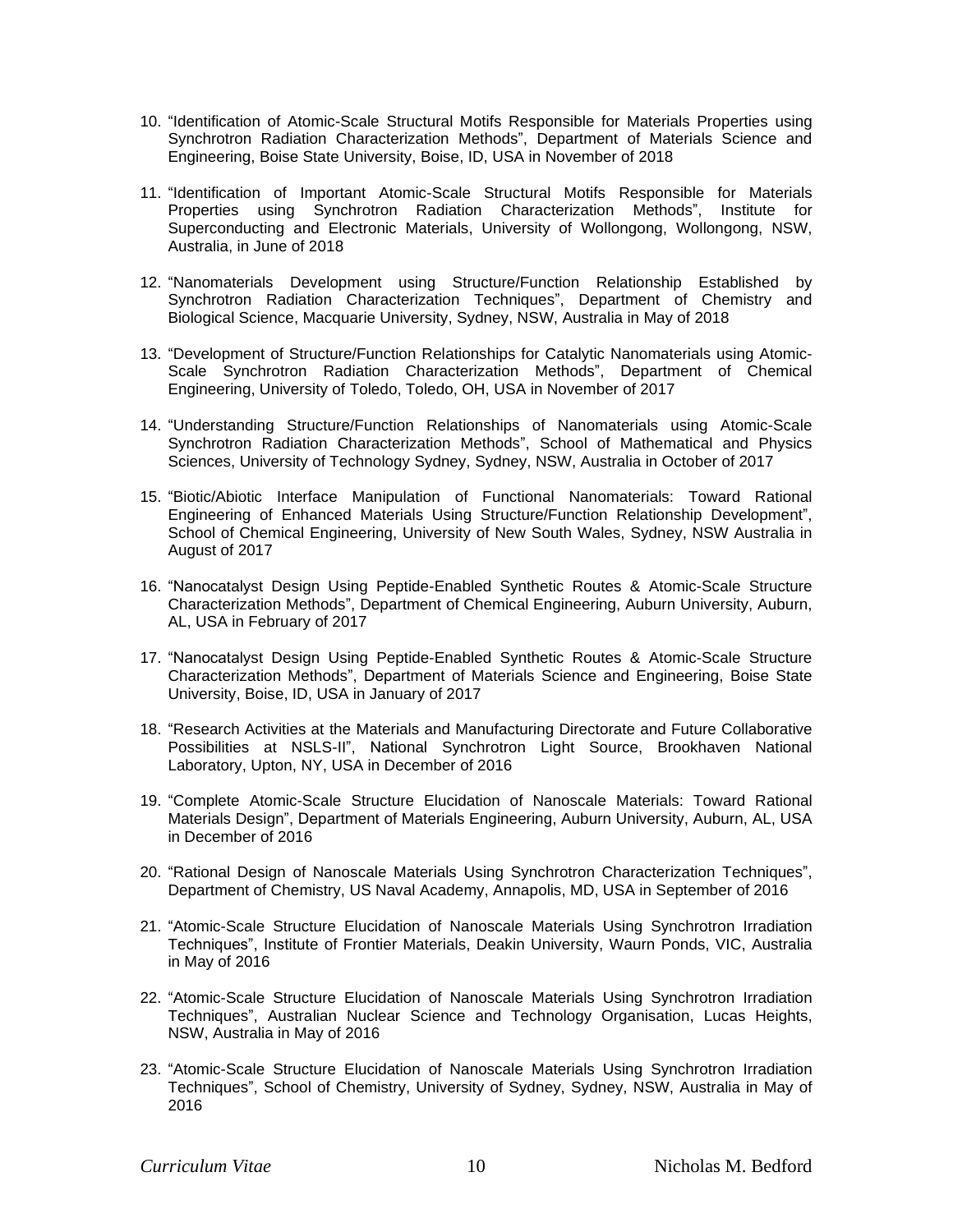- 24. "Complete Atomic-Scale Structure Elucidation of Nanoscale Materials Using Synchrotron Radiation Characterization Methods: Toward Rational Materials Design", Department of Chemistry, University of New Orleans, New Orleans, LA, USA in April of 2016
- 25. "Complete Atomic-Scale Structure Elucidation of Nanoscale Materials Using Synchrotron Radiation Characterization Methods: Toward Rational Materials Design", Department of Macromolecular Science and Engineering, Case Western Reserve University, Cleveland, OH, USA in March of 2016
- 26. "Using Advanced Atomic-Scale Structural Characterization Methods with Bio-Inspired Synthesis Routes for the Generation of Highly Active Nanocatalysts", Department of Chemistry, Johns Hopkins University, Baltimore, MD, USA in January of 2016
- 27. "Understanding Atomic-Scale Structure/Function Relationships of Peptide-Enabled Nanomaterials: Toward Bio-Inspired Optimization of Materials Properties", NIST Center for Neutron Research, Gaithersburg, MD, USA in January of 2016
- 28. "Peptide-Enabled Nanomaterials with Optimized Properties via Atomic-Scale Structural Characterization of the Biotic/Abiotic Interface", Advanced Photon Source User Seminar, Argonne National Laboratory, IL, USA in August of 2015
- 29. "Peptide-Enabled Nanomaterials with Optimized Properties via Atomic-Scale Structural Characterization of the Biotic/Abiotic Interface," Department of Chemical Engineering, University of Arkansas, AR, USA in June of 2015.
- 30. "Using High-Energy Synchrotron-Based Methods to Uncover Tunable Properties of Peptide-Enabled Nanomaterials," Department of Chemical Engineering, Kansas State University, Manhattan, KS, USA in April of 2015.
- 31. "Using Bio-Inspired Synthesis Methods to Understand Structure/Function Relationships for Catalytic Nanoparticles," Department of Chemistry, Central Michigan University, Mount Pleasant, MI, USA in February of 2015.
- 32. "Exploiting Biology to Achieve Rationally-Designed Nanomaterials with Optimized/User Defined Properties," Applied Chemical and Materials Division, National Institute of Standards and Technology, Boulder, CO, USA in December of 2014.

#### Scientific Conferences

- 1. "Defect Engineered 2D Layered Double Hydroxides for Biomass Electrooxidation Reactions," Materials Research Society Spring Meeting, Honolulu, HI, USA in May 2022.
- 2. "Using in-situ Synchrotron Characterization Methods to Understand Structure/Function Relationships for Catalytic Nanomaterials," American Institute of Chemical Engineers Annual Meeting, Orlando, FL, USA in November 2019.
- 3. "In-situ Atomic Scale Structure Elucidation of Nanocatalyst under Electrochemical Conditions using XAS and PDF Analysis," European Materials Research Society Spring Meeting, Nice, USA in May 2019.
- 4. "Leveraging Biology for Functional Inorganic Nanomaterials Development," American Institute of Chemical Engineers Annual Meeting, Pittsburgh, PA, USA in October 2018.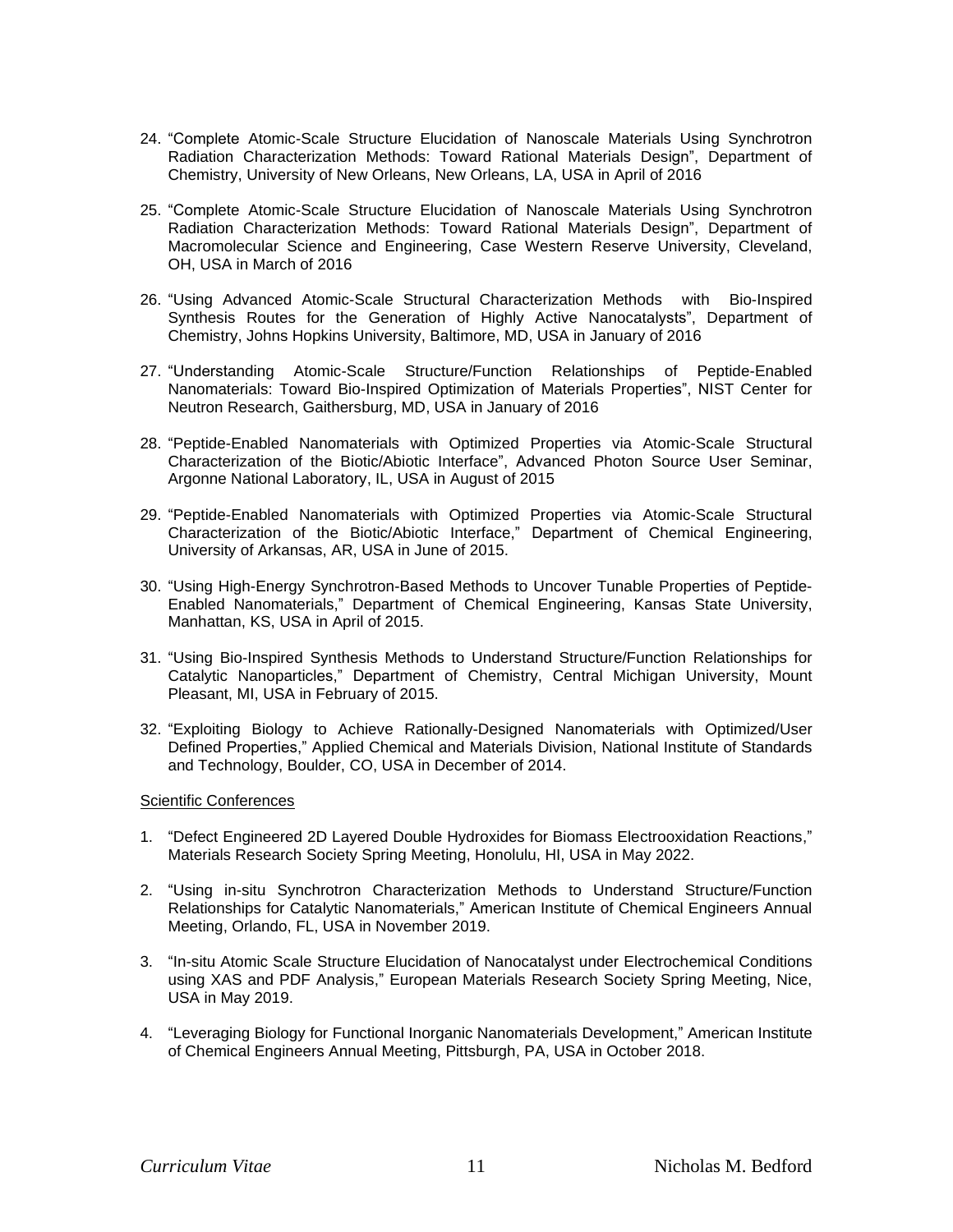- 5. "Development of Sequence-Dependent Structure/Function Relationships for Peptide-Enabled Nanomaterials," American Chemical National Society Meeting, New Orleans, LA, USA in March 2018.
- 6. "Elucidating Morphology and Orientation of Biomolecules on 2D Nanomaterials for Real-Time Flexible FET Biosensors," Materials Research Society Fall Meeting, Boston, MA, USA in November/December 2017
- 7. "Disordered Mixed Metal Oxide Nanocatalysts for the Oxygen Evolution Reaction Using Bioenabled Synthetic Routes," Materials Research Society Fall Meeting, Boston, MA, USA in November/December 2017
- 8. "Manipulation of Bimetallic Nanoparticle Surfaces through Peptide-Enabled Synthetic Strategies," Materials Research Society Fall Meeting, Boston, MA, USA in November/December 2017
- 9. "Elucidation of Sequence-Dependent Structure/Function Relationships for Bio-Enabled Nanoparticles," Denver X-Ray Conference, Westminster, CO, USA in August 2015
- 10. "Sequence-Dependent Structure/Function Elucidation of Peptide-Enabled Nanoparticles Using a Combined Experimental/Computational Approach," Materials Research Society Spring Meeting, San Francisco, CA, USA in April 2015
- 11. "Sequence-Dependent Structure/Function Elucidation of Peptide-Enabled Nanoparticles Using a Combined Experimental/Computational Approach," American Chemical Society National Meeting, Denver, CO, USA in March 2015
- 12. "Non-Platinum Group Metal Bimetallic Electrocatalyst for Alternative Fuel Oxidation and Ammonia Production," American Chemical Society National Meeting, Denver, CO, USA in March 2015
- 13. "Structure/Function Analysis of Peptide-Capped Pd Nanoparticles Using High-Energy X-Ray Characterization Techniques," Materials Research Society Fall Meeting, Boston, MA, USA in December of 2013.
- 14. "Pd Nanomaterials Templated by R5-PAMAM Dendrimer Conjugates," American Chemical Society National Meeting, New Orleans, LA, USA in April of 2013.
- 15. "Photocatalytic Textile Fibers by Coaxial Electrospinning," Materials Research Society Fall Meeting, Boston, MA, USA in December of 2009.
- 16. "Electrospun Biopolymer-Based Micro/Nanofibers," University Government Industry Micro/Nano Symposium, Louisville, KY, USA in July of 2008.

#### Poster Presentations

- 1. "Elucidation of Atomic-Scale Structure/Function Relationships: Toward Predictive and Rational Design of Nanoscale Materials," AIChE Annual Meeting, San Francisco, CA, USA in November 2016
- 2. "Elucidation of Sequence-Dependent Structure/Function Relationships for Monometallic and Bimetallic Nanoparticles: Toward the Establishment of Bio-Inspired Rational Design Rules," NIST Chapter of Sigma XI, 23rd Annual Postdoc Poster Forum, Gaithersburg, MD, USA in February 2016 (**BEST POSTER, MATERIALS CATEGORY**)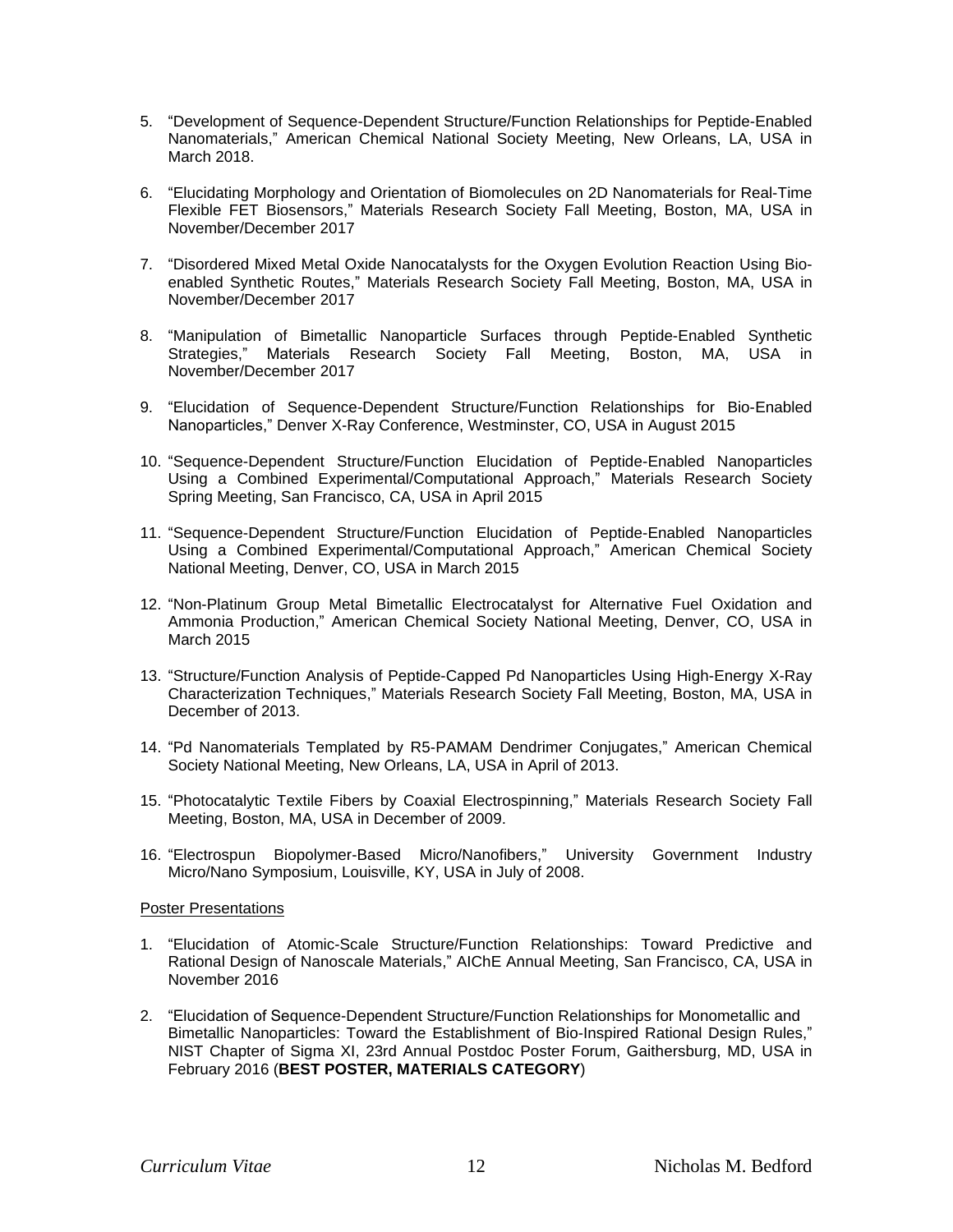- 3. "In-situ Structural Determination of Monometallic and Bimetallic Nanoparticles During Electrocatalysis Using High-Energy X-Ray Diffraction, Pair Distribution Function Analysis, and X-Ray Adsorption Spectroscopy," Materials Research Society Spring Meeting, San Francisco, CA, USA in April 2015
- 4. "Structure/Function Elucidation of Aqueous-Based Monometallic and Bimetallic Nanocatalysts," Gordon Research Conference: Nanomaterials for Applications in Energy Technologies, Ventura, CA, USA in February 2015
- 5. "Structure/Function Analysis of Peptide-Capped Pd Nanoparticles Using High-Energy X-Ray Characterization Techniques," International Conference on Frontiers of Polymers and Advanced Materials, Auckland, New Zealand in December of 2013.
- 6. "Peptide-Modified Dendrimers as Templates for the Production of Highly Reactive Catalytic Nanomaterials," Materials Research Society Fall Meeting, Boston, MA, USA in December of 2013.
- 7. "Detection of Microcystin-LR Using Peptide Functionalized Au Nanoparticles," Materials Research Society Spring Meeting, San Francisco, CA, USA in April of 2012.
- 8. "Toward Colorimetric Chemical and Biological Sensing Using Bio-Functionalized Polydiacetylenes," Chemical and Biological Defense Science and Technology Meeting, Las Vegas, NV, USA in November of 2011.
- 9. "Degradation of Potent Cyanobacteria Toxin Microcystin-LR Using Photocatalytic Cellulosic Electrospun Fibers," IGERT Regional Symposium, Cincinnati, OH, USA in September 2011.
- 10. "Fiber-Based Bulk-Heterojunction Solar Cells Using Coaxial Electrospinning," University Clean Energy Alliance of Ohio 5<sup>th</sup> Annual Conference, Columbus, OH, USA in April 2011.
- 11. "Toward Colorimetric Chemical and Biological Sensing Using Bio-Functionalized Polydiacetylenes," Chemical and Biological Defense Science and Technology Meeting, Orlando, FL, USA in November of 2010.
- 12. "Photocatalytic Cellulosic Micro/Nano-Fibers by Electrospinning," Nanofibers for the 3rd Millennium, Raleigh, NC, USA in August of 2010 **(3rd Prize overall)**.
- 13. "Fiber-Based Bulk-Heterojunction Solar Cells Using Coaxial Electrospinning," Central Region Meeting of the American Chemical Society, Dayton, OH, USA in June of 2010.
- 14. "Electrospun P3HT/PCBM Fiber-Based Bulk-Heterojunction Solar Cells," Materials Research Society Spring Meeting, San Francisco, CA, USA in April of 2010.
- 15. "Applications of Electrospun Nano/Micro Fibers for Textiles, Optoelectronics & Biotechnology," Materials Research Society Fall Meeting, Boston, MA, USA in December of 2009 (**1 st Prize, Symposium WW**).
- 16. "Core/Sheath Micro/Nanofibers by Coaxial Electrospinning," Ohio Innovation Summit, Dayton, OH, USA in April of 2009.
- 17. "Core/Sheath Micro/Nanofibers by Coaxial Electrospinning," 5th Annual Science & Engineering Expo, Cincinnati, OH, USA in March of 2009 (**Invited Poster**).
- 18. "Core/Sheath Micro/Nanofibers by Coaxial Electrospinning," University of Cincinnati Graduate School Poster Forum, Cincinnati, OH, USA in March of 2009 (**Best Poster Award**).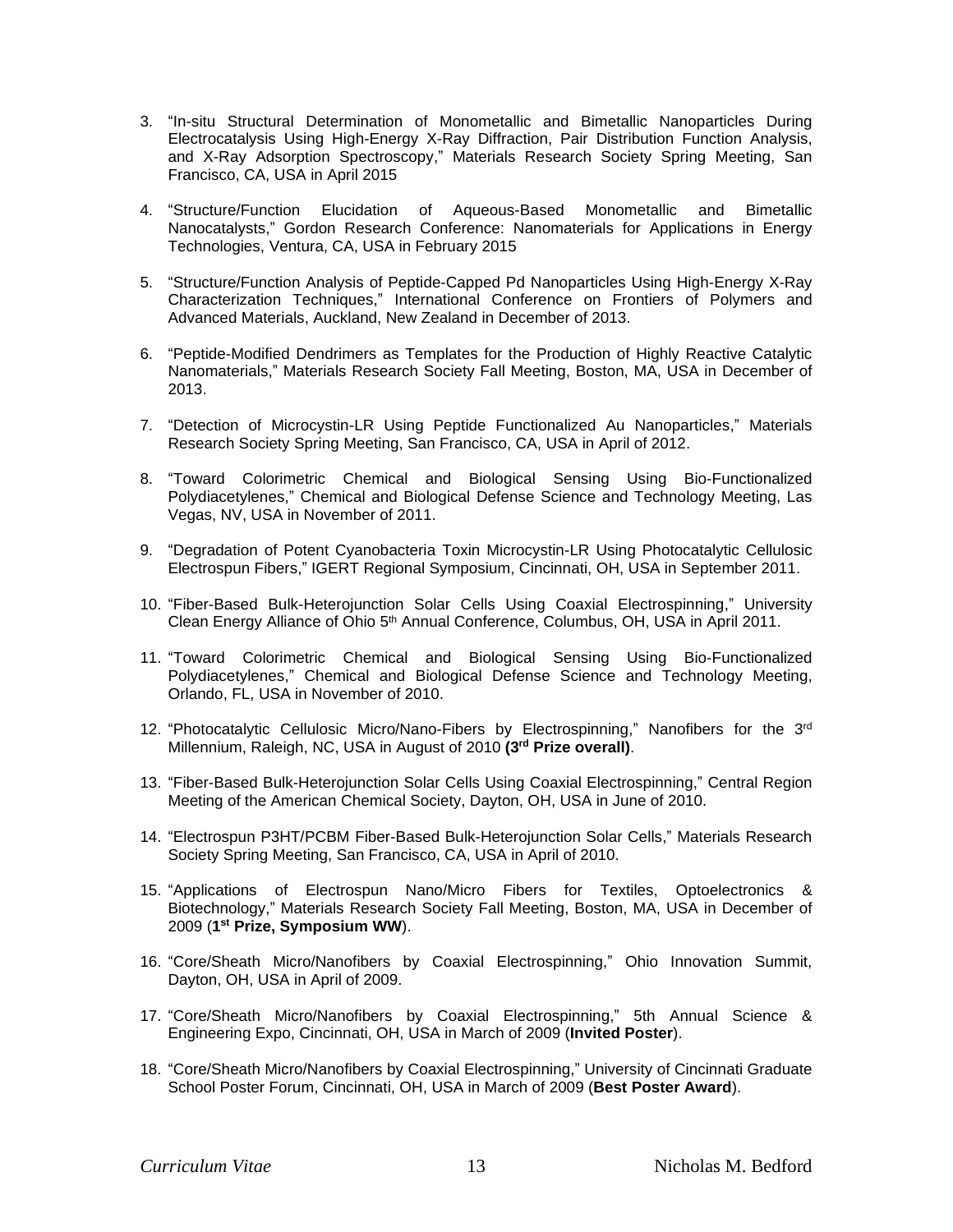- 19. "3-Dimensional Structure of Metallic Nanoparticles Using High Energy X-Ray Diffraction and Reverse Monte Carlo Simulations," Materials Research Society Spring Meeting, San Francisco, CA, USA in March of 2008.
- 20. "3D Structure of Nanoparticles by Reverse Monte Carlo Simulation," Student Research & Creative Endeavors Exhibition, Mt. Pleasant, MI, USA in April of 2007.
- 21. "3D Structure of Nanoparticles by Reverse Monte Carlo Simulation," Central Michigan University's Posters at the Capitol, Lansing, MI, USA in April of 2007.
- 22. "Hydrodynamic Radii of PPI Dendrimers in Various Solvents," Student Research & Creative Endeavors Exhibition, Mt. Pleasant, MI, USA in April of 2006.
- 23. "Diffusion NMR Study of Dendrimer Encapsulation," International Dendrimer Symposium, Mt. Pleasant, MI, USA in May of 2005.

# *Teaching Experience*

- *University of New South Wales*
	- o Lecturer & Course Coordinator, Engineering PGCW Research Skills (GSOE9011), 2021-current
	- o Lecturer & Course Coordinator, Advanced Thermodynamics and Separations (CEIC 3001), 2019-current
	- o Lecturer, Chemical Reaction Engineering (CEIC 2005), 2018-current
	- o Laboratory Supervisor, Chemical Engineering Lab A (CEIC 2007), 2018-current
	- o Course Coordinator, Industrial Chemistry for Chemical Engineering (CEIC 2004), 2019
- *University of Miami*
	- o Instructor, Principles of Chemistry I (CHM 111), Summer Semester 2014
	- o Guest lecturer, Introduction to Nanotechnology (taught by Dr. Marc Knecht), Spring Semester 2014
- *University of Cincinnati*
	- o Teaching assistant, Advanced Microfabrication of Compound Semiconductor Devices (taught by Dr. Andrew Steckl), Winter Quarter 2011
	- o Teaching assistant, Microfabrication of Semiconductor Devices (taught by Dr. Andrew Steckl), Fall Quarter 2010
	- o Teaching assistant, Basic Heat Transfer (taught by Dr. Paul Phillips), Spring Quarter 2008
	- o Teaching assistant, Soft Matter (taught by Dr. Dale Schaefer), Spring Quarter 2008
	- o Teaching assistant, Intro Thermodynamics (taught by Dr. Dale Schaefer), Spring Quarter 2008
	- o Teaching assistant, Diffusion and Kinetics (taught by Dr. Jainagesh Sekhar), Winter Quarter 2008
	- o Head teaching assistant, Intro to Metals (taught by Dr. Donglu Shi), Fall Quarter 2007
	- o Teaching assistant, Intro to Chemical Engineering Lab (taught by Dr. Vesselin Shanov), Fall Quarter 2007
- *Central Michigan University*
	- o Undergraduate Laboratory Assistant, Organic Chemistry and General Chemistry, 2005-2007.

# *Mentorship & Management*

- Supervisor UNSW School of Chemical Engineering (2018 current)
	- o 12 current PhD candidates at UNSW, 1 co-supervised student at Griffith University with Huijun Zhao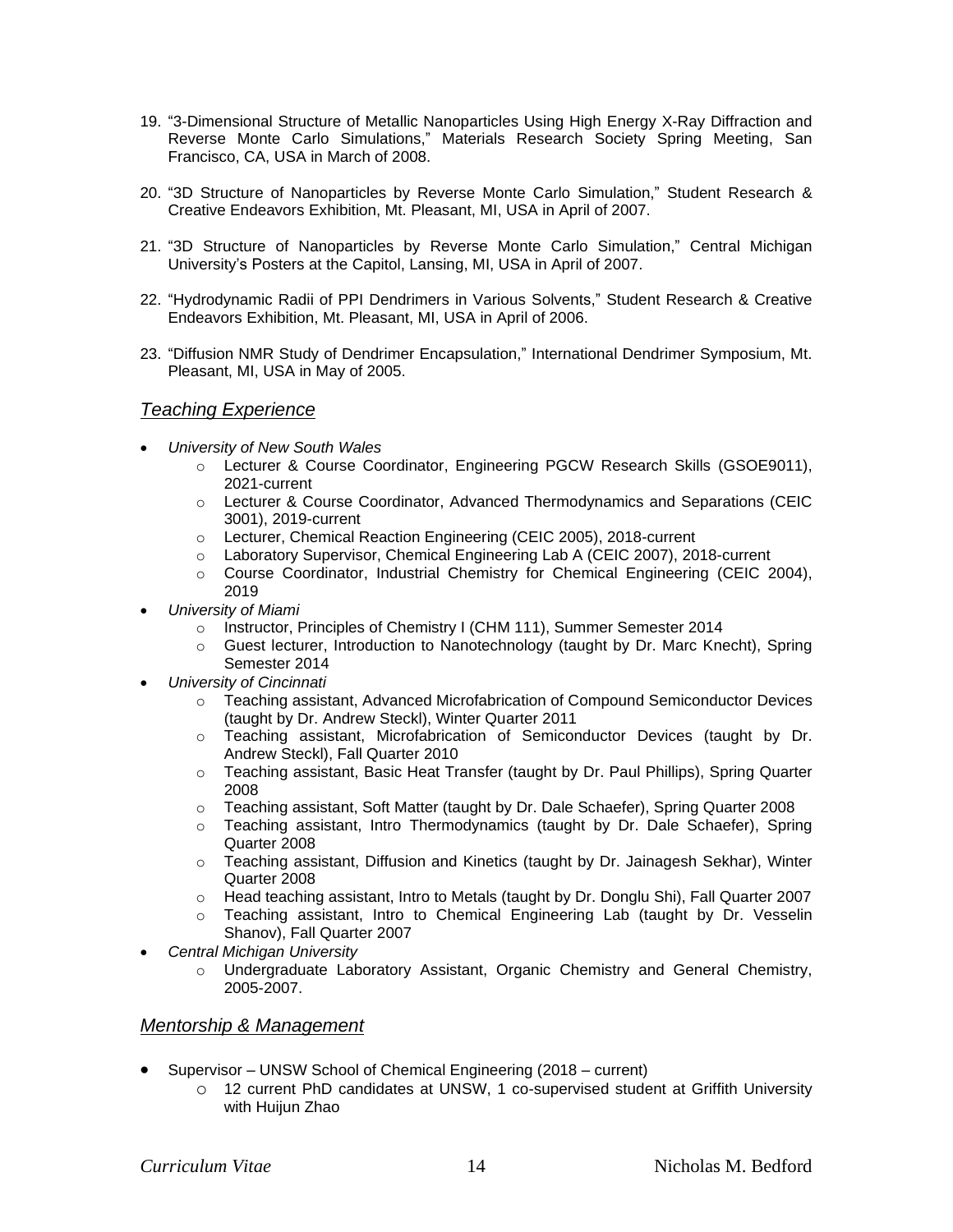- o 4 current undergraduate honors thesis students
	- 10 undergraduate honors student theses successfully completed
- o 15 undergraduate students on Vertically Aligned Program from Chemical Engineering, Civil Engineering, Materials Science, and Chemistry
- Supervisor NIST Sumer High School Intern Program (SHIP), 2015
- Supervisor NIST Summer Undergraduate Research Fellowship (SURF), 2015
- Mentor Science Research Seminar, Monarch High School (Louisville, CO), 2015-16

# *Professional Activities*

## Proposal Reviewer

- Ad-hoc reviewer for the American Chemical Society Petroleum Research Fund (ACS PRF)
- Ad-hoc reviewer for the US Department of Energy Basic Energy Sciences (DOE-BES)
- Ad-hoc reviewer for Australian Synchrotron beam time proposals
- Ad-hoc reviewer for Stanford Synchrotron Radiation Lightsource (SSRL) beam time proposals
- Moderator for the UNSW Scientia PhD Scheme
- Panel reviewer for the Catalysis and Biocatalysis program of the CBET Division at NSF (2016, 2017)

## Journal Reviewer:

- *Advanced Materials*
- *Advanced Functional Materials*
- *Angewandte Chemie International Edition*
- *ACS Nano*
- *Journal of the American Chemical Society*
- *Advanced Optical Materials*
- *Chemistry of Materials*
- *ACS Energy Letters*
- *Small*
- *ACS Applied Materials and Interfaces*

# Memberships:

- American Institute of Chemical Engineers, 2017-present
- American Chemical Society, 2010-present
- Materials Research Society, 2008-present
- Vice President, Graduate Student Governance Associated (Materials Engineering Chapter), University of Cincinnati, 2008-2011
- Secretary, Graduate Student Governance Associated (Materials Engineering Chapter), University of Cincinnati, 2007-2008
- Sigma Phi Sigma (Physics Honors Society), Central Michigan University Chapter, 2007
- Treasurer, Central Michigan University Society of Physics Students, 2004-2006

# *Awards and Honors*

- National Research Council Research Associateship, 2012-2014
- The Dayton Area Graduate Studies Institute Fellowship Award, 2009-2011
- Best Poster, Materials Category, NIST 23rd Annual Postdoc Poster Forum
- 3<sup>rd</sup> Prize Poster Award, Nanofibers for the 3<sup>rd</sup> Millennium, 2010
- 1<sup>st</sup> Prize Poster Award, Symposium WW, MRS Fall Meeting 2009